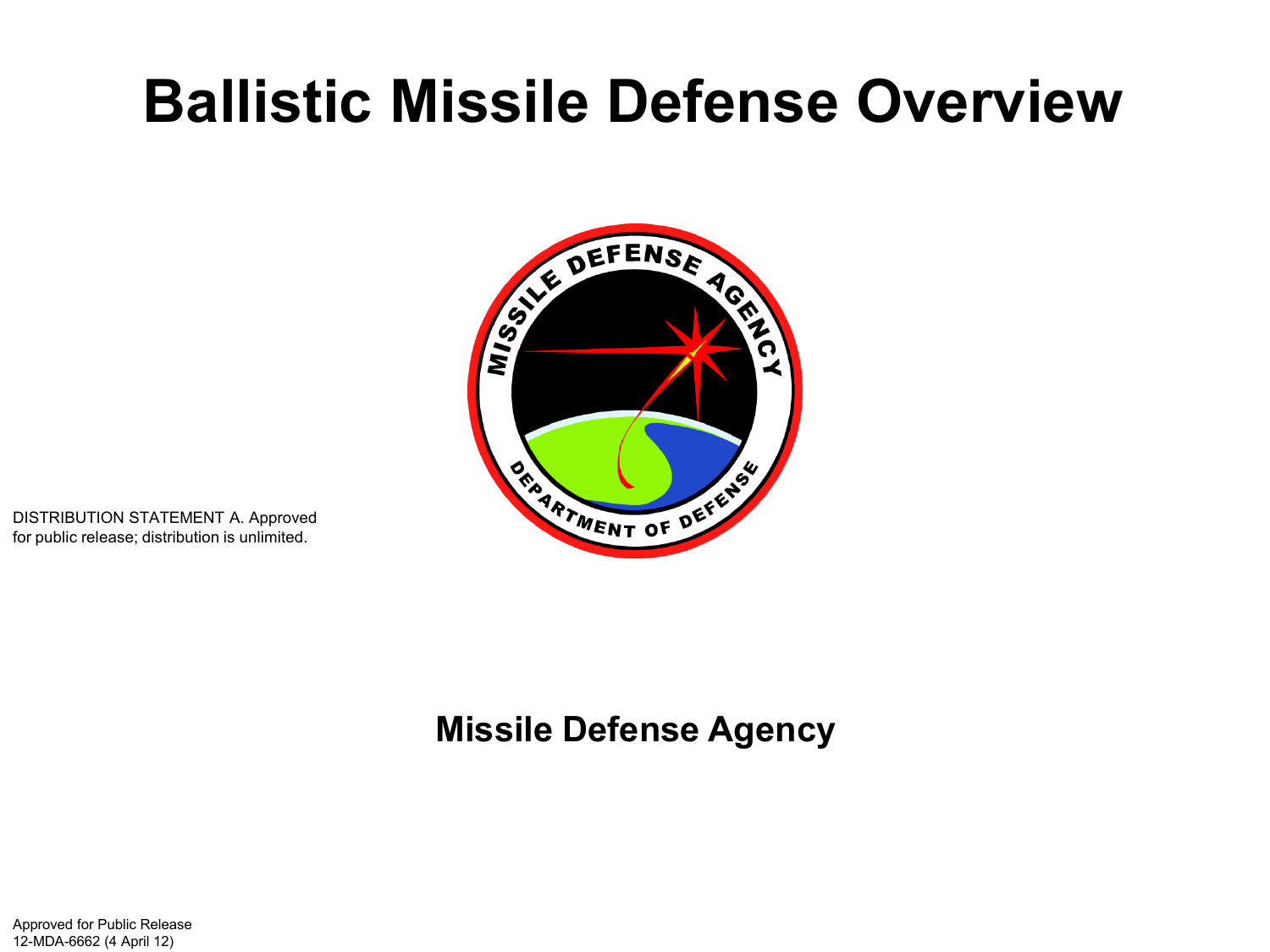

## **Ballistic Missile Proliferation**

#### **Threat**

- **Growing**
- **Unpredictable**
- **Anti-ship ballistic missiles threaten flow of commerce**
- **Threatens regional stability**



Approved for Public Release 12-MDA-6662 (4 April 12)

| 2010 Ballistic Missile Force Levels |  |  |
|-------------------------------------|--|--|
| <b>Not Including</b>                |  |  |

### **U.S., China, Russia or NATO**

| <b>Totals</b>        | 5,550-6,250     |
|----------------------|-----------------|
| $> 5,500$ km         | $0 - 10$        |
| 3,000-5,500 km       | <40             |
| 2,000-3,000 km       | 500-700         |
| 300-1,000 km         | 5,000-5,500     |
| <b>Missile Range</b> | <b>Quantity</b> |

Sources: NASIC, Ballistic and Cruise Missile Threat, 2009; DIA, Iran's Military Power, Statement before the Senate Armed Services Committee, 14 APR 10; DIA, Annual Threat Assessment 2008; MSIC, e-mail, RE: Unclassified Force Level Numbers, 7 February 2011; DNI, Unclassified Report to Congress on the Acquisition of Technology Relating to Weapons of Mass Destruction and Advanced Conventional Munitions, Covering 1 JAN to 31 DEC 29, FARS News Agency. Open Source Center (OSC), Iranian TV shows footage of "under ground launch silos" IAP20110627950192, 27 June 2011 *Iranian Salvo Launch*, 28 June 2011 *I*<sub>g</sub> 31 DEC 29, FARS News Agency. Open Source Center (OSC), Iranian TV shows footage **Iranian SRBM, 20 August 2010** 



*North Korean Taepo Dong-2, April 2009*



2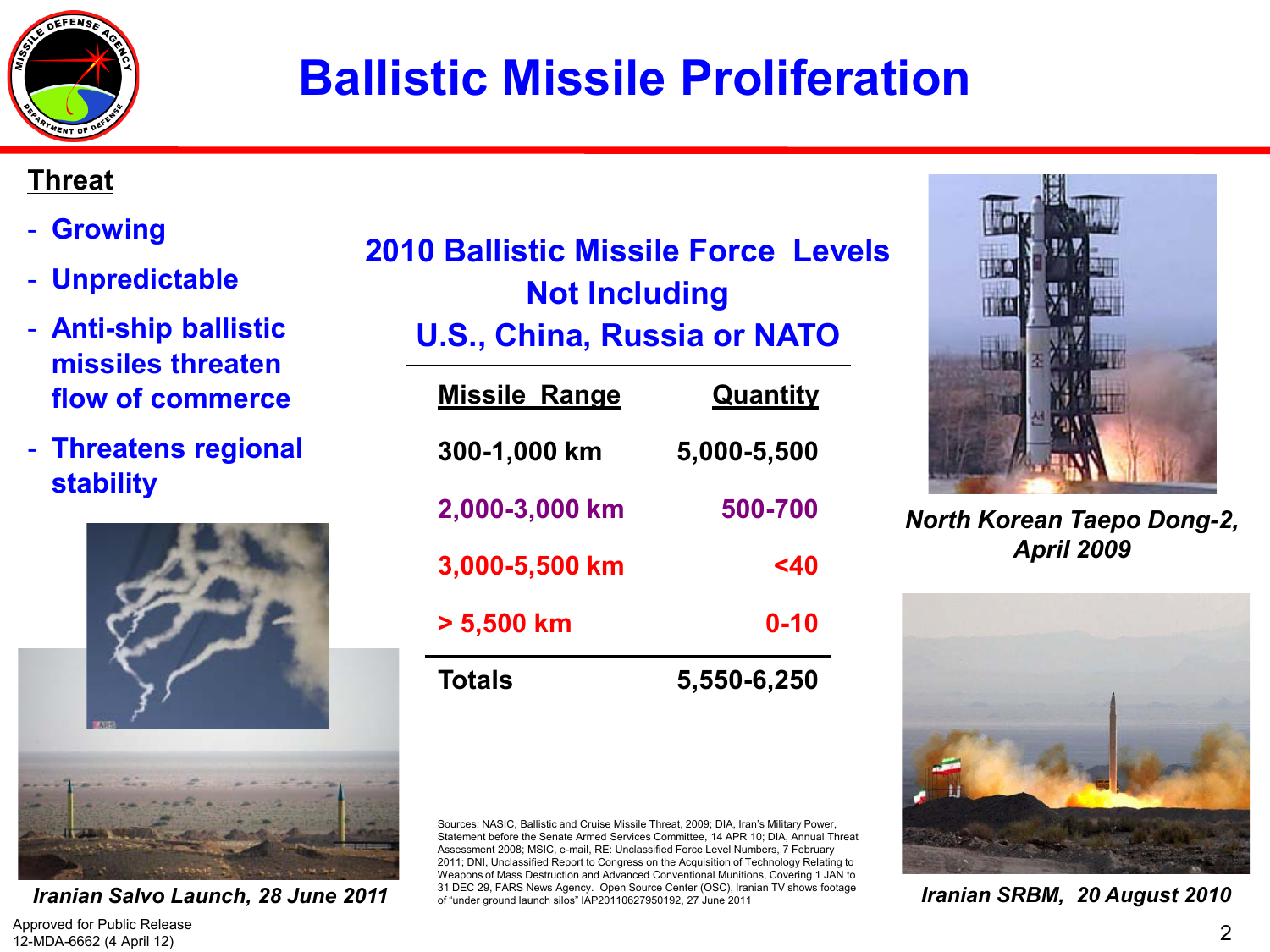

### **U.S. Regional Missile Defense Capacity – Available Globally By 2018 –**



- **Aegis Ballistic Missile Defense** 
	- **Ships > 30**
	- **Missiles > 300**





- **Terminal High Altitude Area Defense (THAAD)**
	- **Batteries 6**
	- **Interceptors > 200**





Approved for Public Release 12-MDA-6662 (4 April 12)



• **AN/TPY-2 Radars 11**



• **Command, Control, Battle Management and Communications (C2BMC)**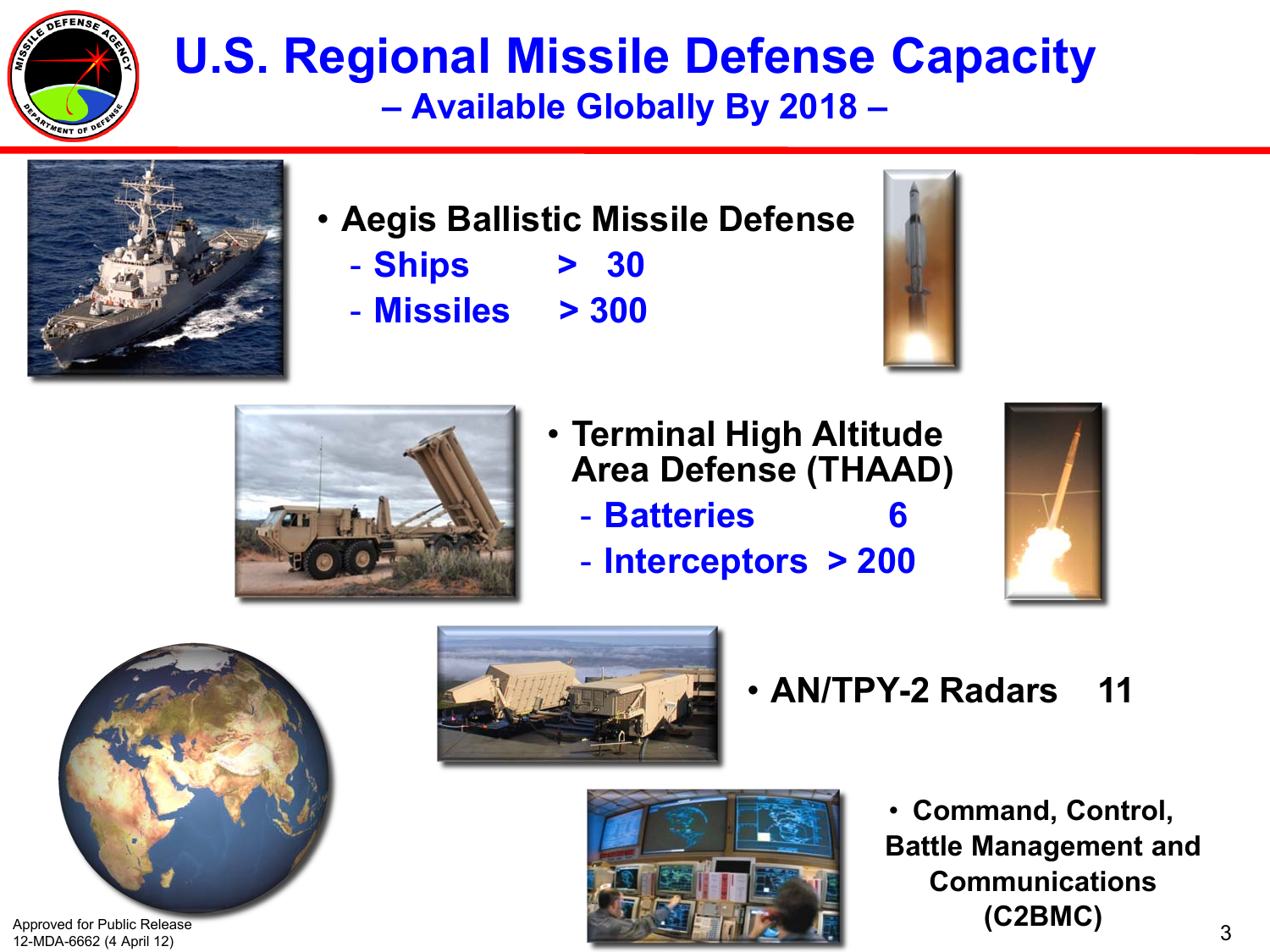

## **Regional Ballistic Missile Defense**



Approved for Public Release 12-MDA-6662 (4 April 12)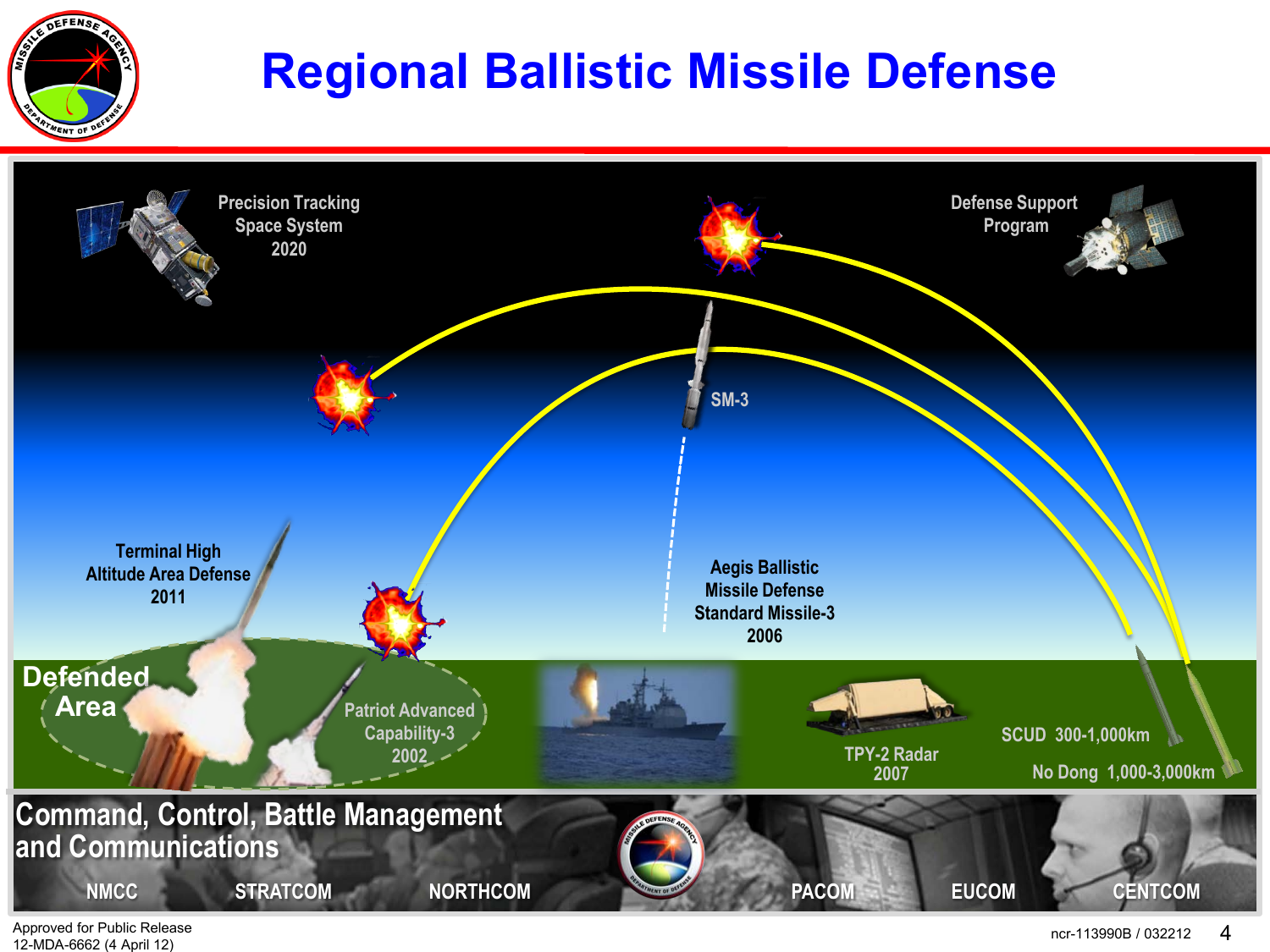### **Missile Defense Battle Space**

EFEN

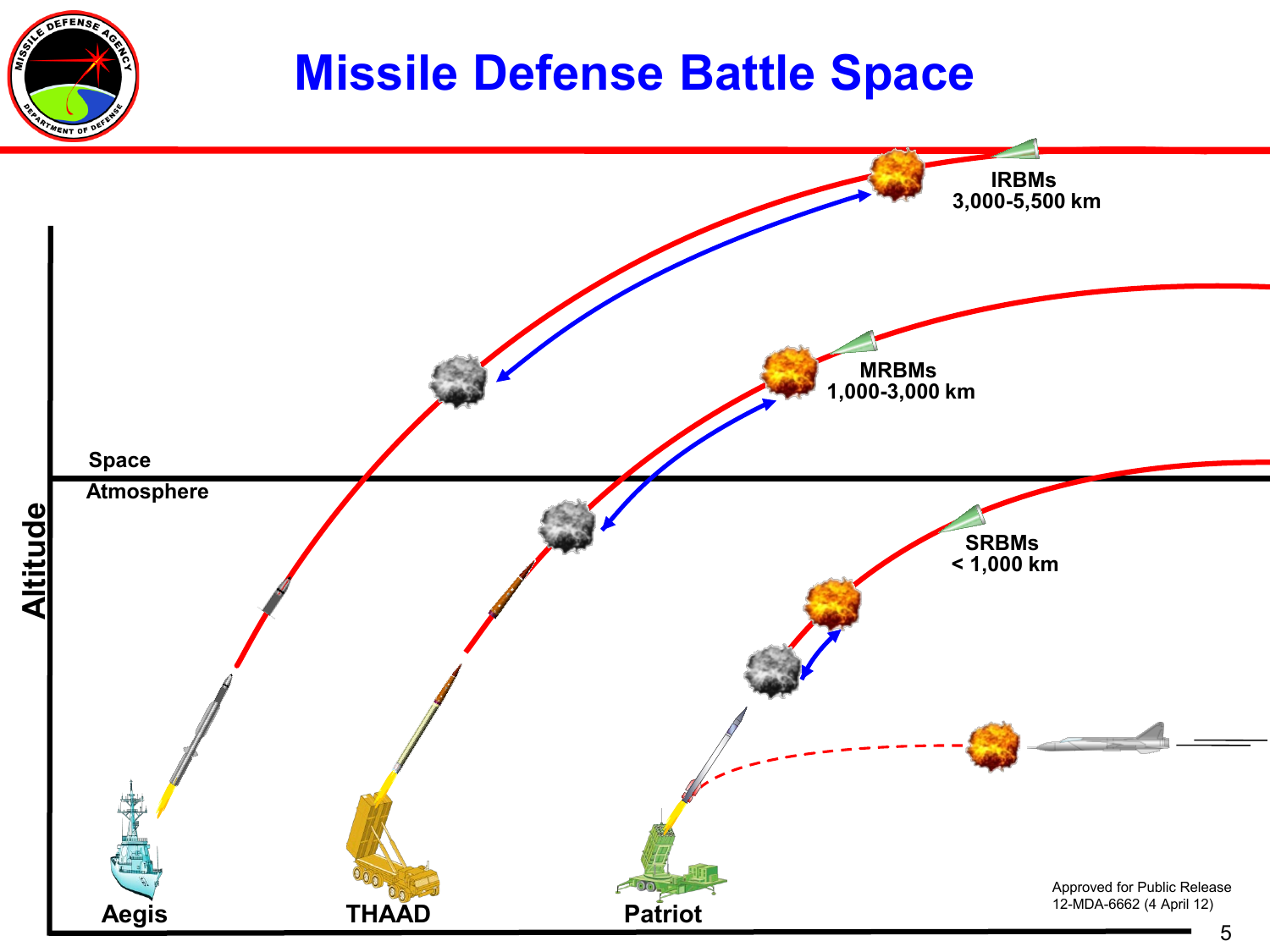

# **Terminal High Altitude Area Defense (THAAD)**

### **Key System Attributes**

- **• Endo- and exoatmospheric engagements**
- **• Shoot-Look-Shoot capability**
- **• Hit-to-Kill**
- **• Wide area coverage**
- **• Long-range, high-accuracy radar**



**THAAD: 9 of 9 Intercepts**

• **Two simultaneous intercepts in October 2011** 



#### **Interceptor**



#### **Launcher**



### **Radar\***

**\*Also can function as a forward-based radar**

**THAAD Fire Control and Communications (TFCC)**



Approved for Public Release 12-MDA-6662 (4 April 12)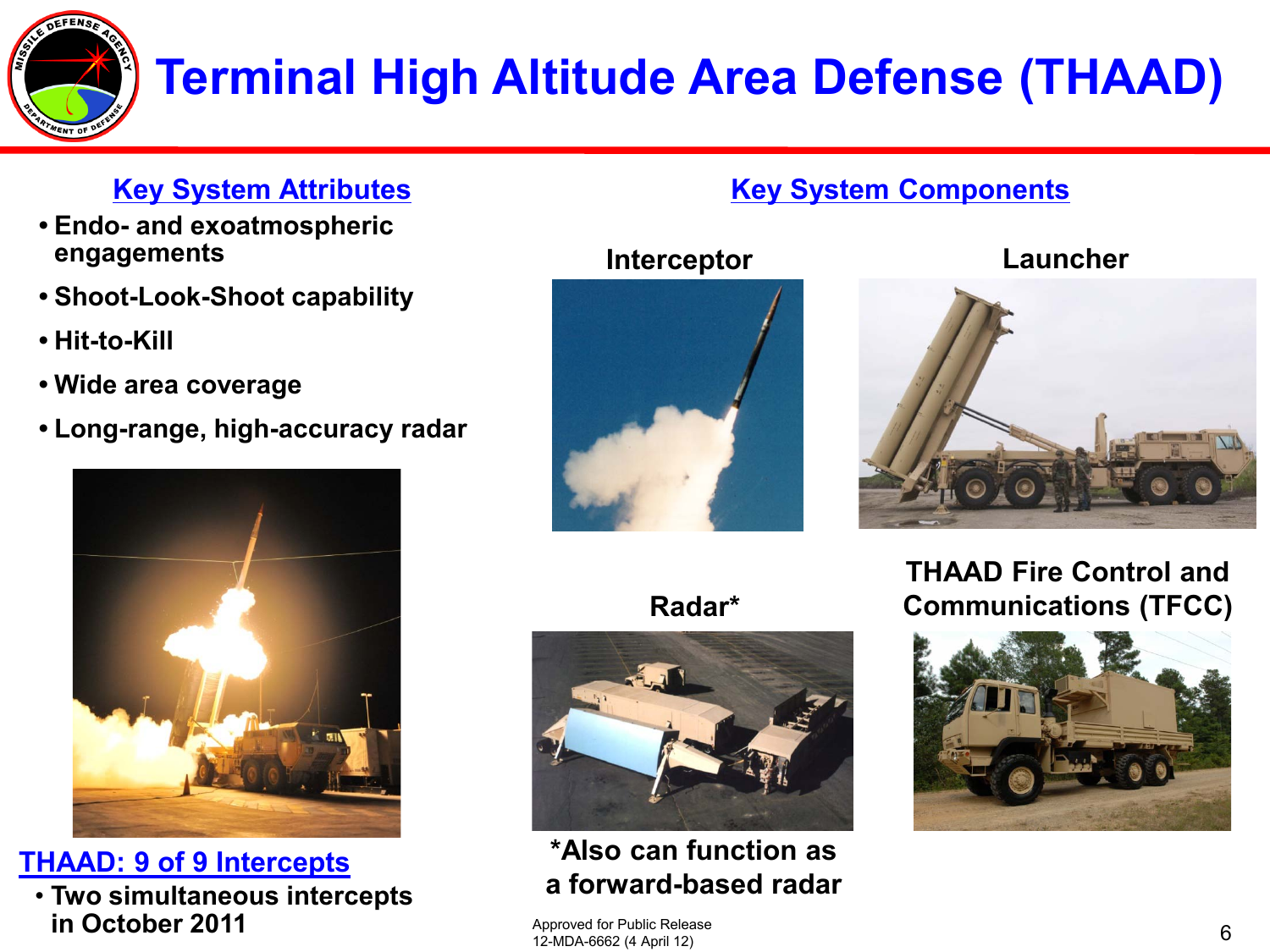

### **Advantages Of Tracking And Destroying Ballistic Missiles From The Side**